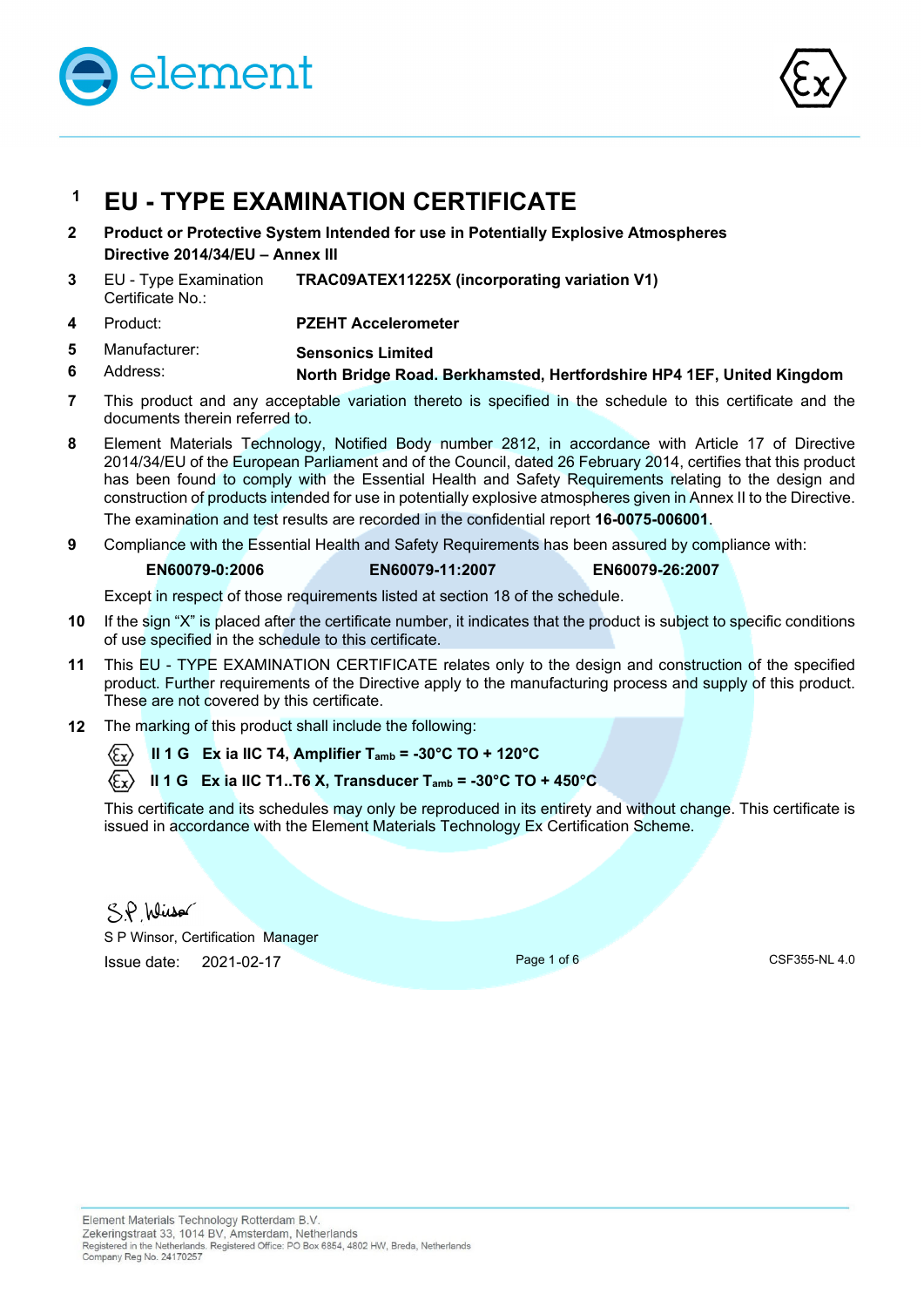#### **13 SCHEDULE TO EU - TYPE EXAMINATION CERTIFICATE**

#### **14 CERTIFICATE NUMBER TRAC09ATEX11225X (incorporating variation V1)**

#### **15 Description of Product**

 The PZEHT Series Accelerometer is a range of vibration transducers that produce a signal proportional to acceleration. They are intended for use in harsh industrial environments. They are designed to operate from a supply voltage of 18-28Vdc through a suitably rated, ATEX approved, intrinsically safe barrier.

The PZEHT accelerometer is a robust, hermetically sealed instrument. The vibration transducer consists of a piezoelectric sensor housed in a metallic enclosure. This is attached to an integral cable which is connected to a charge amplifier unit which is also separately housed in a metallic enclosure. The transducer is fitted in a high temperature environment, such as a turbine, while the electronics in the charge amplifier is fitted in a lower temperature environment. The charge amplifier is supplied by a separately certified intrinsically safe barrier.

Electrical connections from the intrinsically safe barrier to the charge amplifier are made via a multi-pin connector.

The Parameters for Intrinsically Safe Connection are shown in the Special Conditions for Safe Use (section 17 below).

### **16 Test Report No. (as added for this issue of the certificate):** N/A.

#### **17 Specific Conditions of Use**

- 1. For transducer, T classification is as follows:
	- T6 Ambient range will be limited to 85°C
	- T5 Ambient range will be limited to 100°C
	- T4 Ambient range will be limited to 135°C
	- T3 Ambient range will be limited to 200°C
	- T2 Ambient range will be limited to 300°C
	- T1 Ambient range will be limited to 450°C
- 2. The intrinsic safety parameters are:

Ui=28V, Ii=119mA, Pi=0.83W, Ci=41nF, Li=0, barrier output impedance of 234.6Ω, Lo/Ro = 44µH/Ω

Ui=26V, Ii=87mA, Pi=0.56W, Ci=41nF, Li=0, barrier output impedance of 300Ω, Lo/Ro =  $64$ uH/ $\Omega$ 



Attention is drawn to the operating and installation instructions which may contain useful information in relation to conditions of use.

#### **18 Essential Health and Safety Requirements (Directive Annex II)**

 In addition to the Essential Health and Safety Requirements covered by the standards listed at item 9, all other requirements are demonstrated in the relevant reports.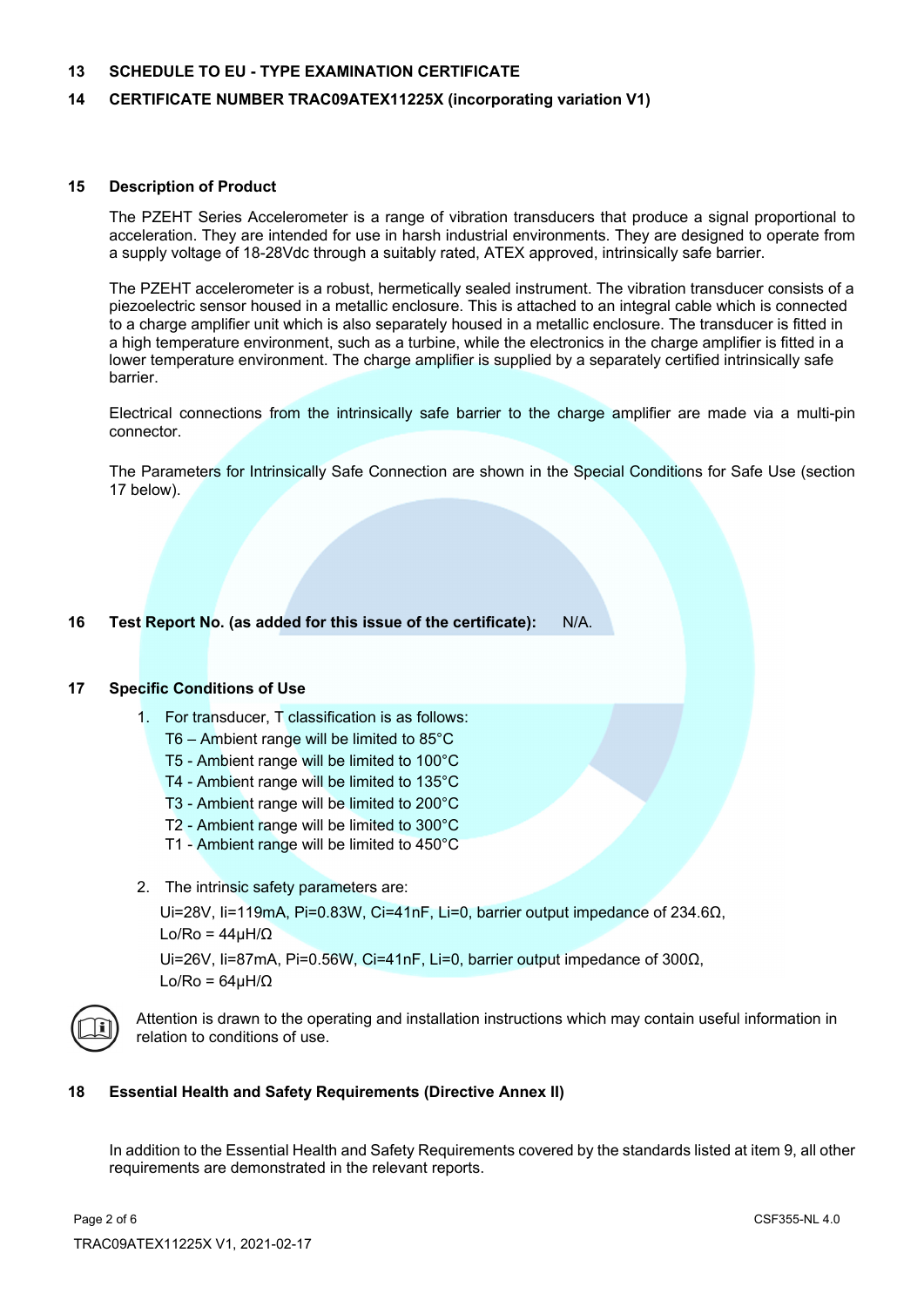# **SCHEDULE TO EU - TYPE EXAMINATION CERTIFICATE**

## **CERTIFICATE NUMBER TRAC09ATEX11225X (incorporating variation V1)**

#### **19 Drawings and Documents**

The list of controlled technical documentation is given in Appendix A to this schedule.

#### **20 Routine Tests**

None.

### **21 Specific Conditions for Manufacture**

- 1. The total capacitance in the charge amplifier (C1-C7) shall not exceed 40nF including tolerances.
- 2. The capacitance of each piezo crystal in the transducer must be less than 100pF including tolerances.
- 3. The encapsulation used in the charge amplifier shall be to a minimum depth of 1mm above conductive parts.

#### **22 Photographs**



## **23 Details of Markings**

Transducer element **Transducer** element



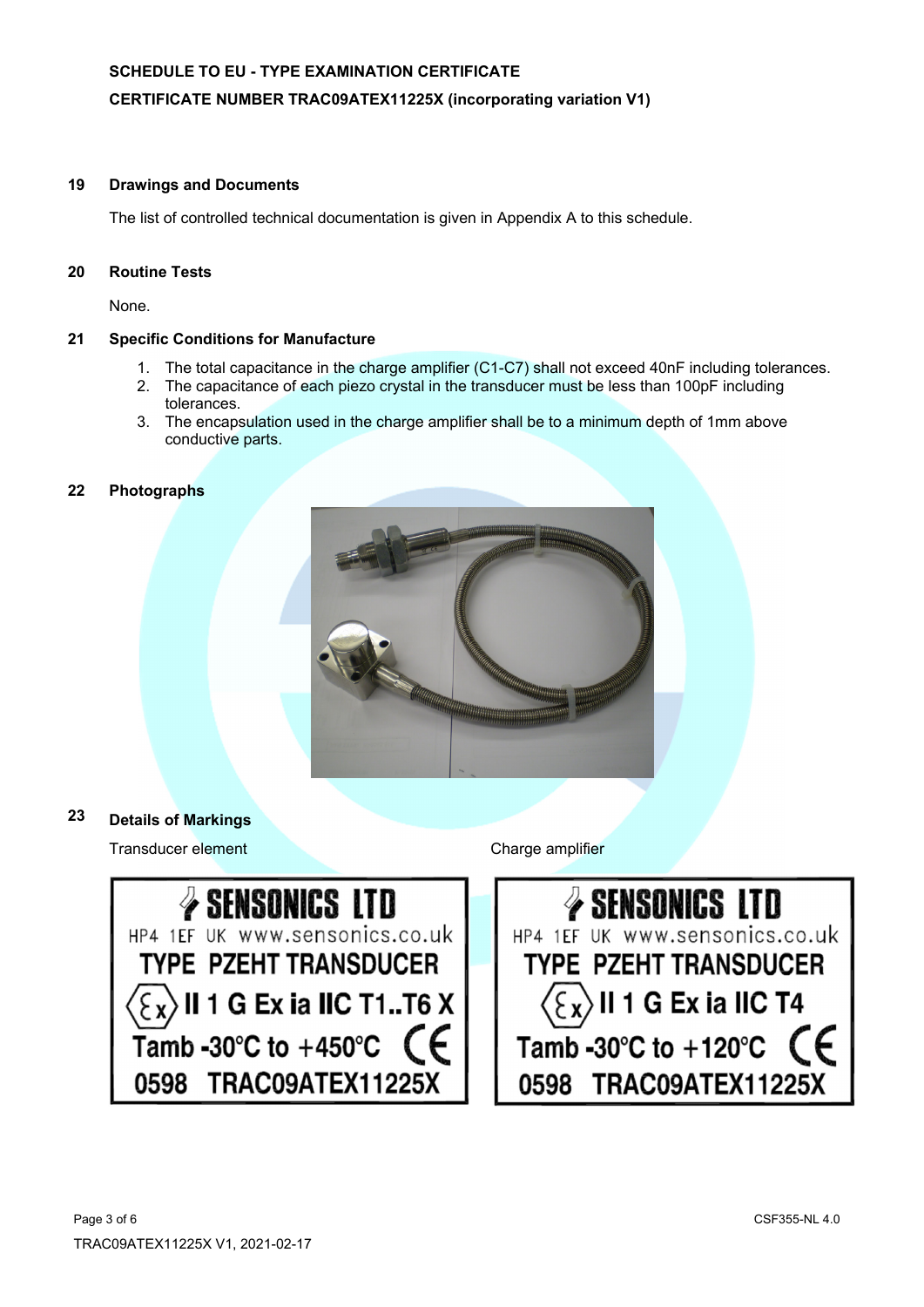# **SCHEDULE TO EU - TYPE EXAMINATION CERTIFICATE CERTIFICATE NUMBER TRAC09ATEX11225X (incorporating variation V1)**

# **24 Certificate History**

| Original certificate | 2010-01-16 | First issue.                                                                                                                                                                                                                   |
|----------------------|------------|--------------------------------------------------------------------------------------------------------------------------------------------------------------------------------------------------------------------------------|
| Variation V1         | 2021-02-17 | This certificate was originally issued by Notified Body number<br>0891 under Directive 2014/34/EU. The technical file has been<br>transferred to Element Notified Body number 2812 without further<br>assessment or evaluation |

 This certificate is a consolidated certificate and reflects the latest status of the certification, including all variations and amendments.

### **25 Notes to CE marking**

In respect of CE Marking, Element Materials Technology accepts no responsibility for the compliance of the product against all applicable Directives in all applications.

#### **26 Notes to this certificate**

Element Materials Technology certification reference: NR-SNSQ-0005.

Throughout this certificate, the date format yyyy-mm-dd (year-month-day) is used.

Notified Body number 2812 is the designation for Element Materials Technology Rotterdam BV.

In accordance with Article 41 of Directive 2014/34/EU, EC-Type Examination Certificates referring to 94/9/EC that were in existence prior to the date of application of 2014/34/EU (20 April 2016) may be referenced as if they were issued in accordance with Directive 2014/34/EU. Variation certificates to such EC-Type Examination Certificates, and new issues of such certificates, may continue to bear the original certificate number issued prior to 20 April 2016.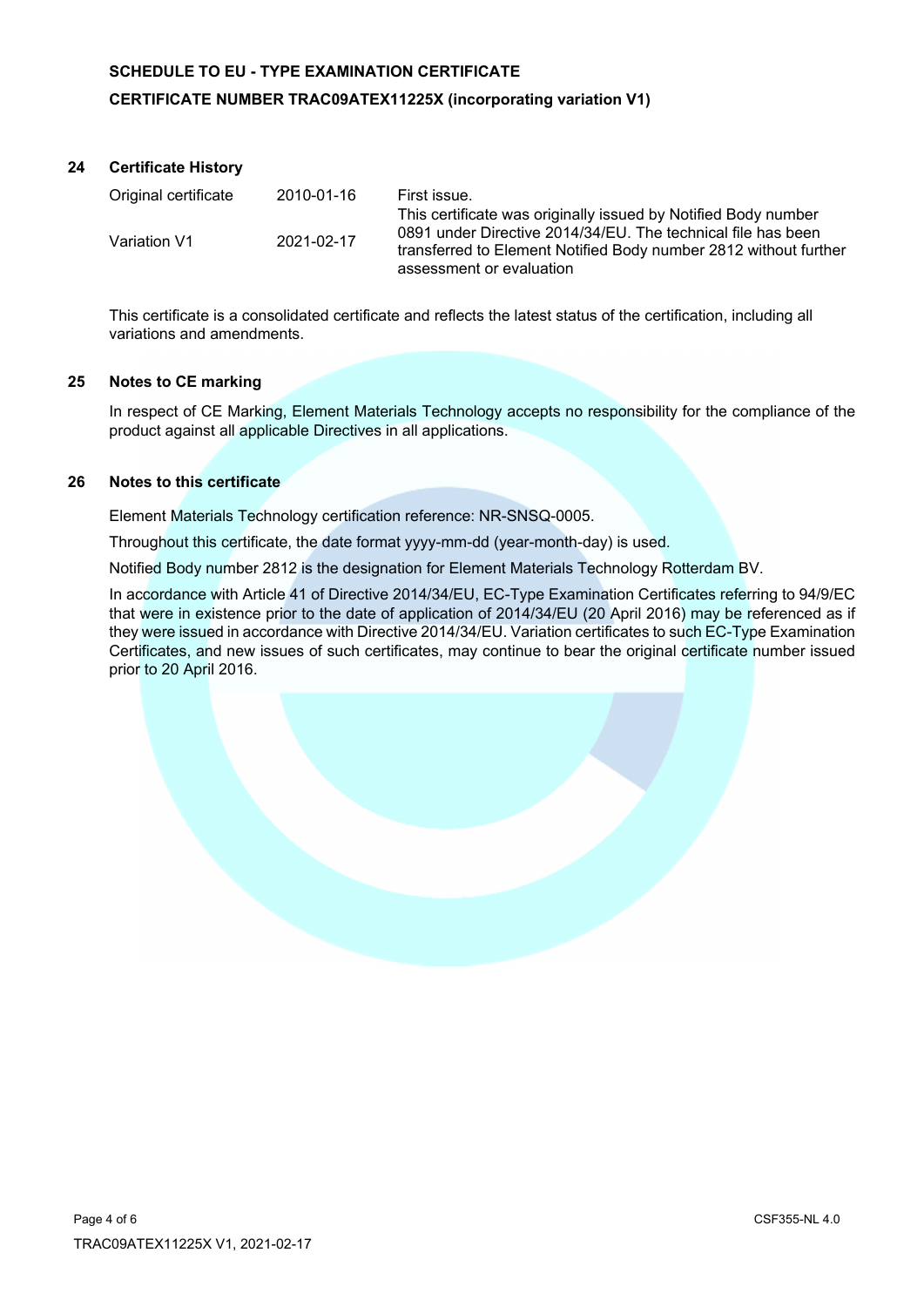# **27 Conditions for the validity of this certificate**

This certificate remains valid for so long as:

- (i) The equipment listed in section 4 is manufactured in accordance with the documents listed in Appendix A of this certificate.
- (ii) The standards listed in section 9 of this certificate continue to satisfy the Essential Health and Safety Requirements of Annex II of Directive 2014/34/EU and the generally acknowledged state of the art (e.g. as determined by the publishers of those standards).